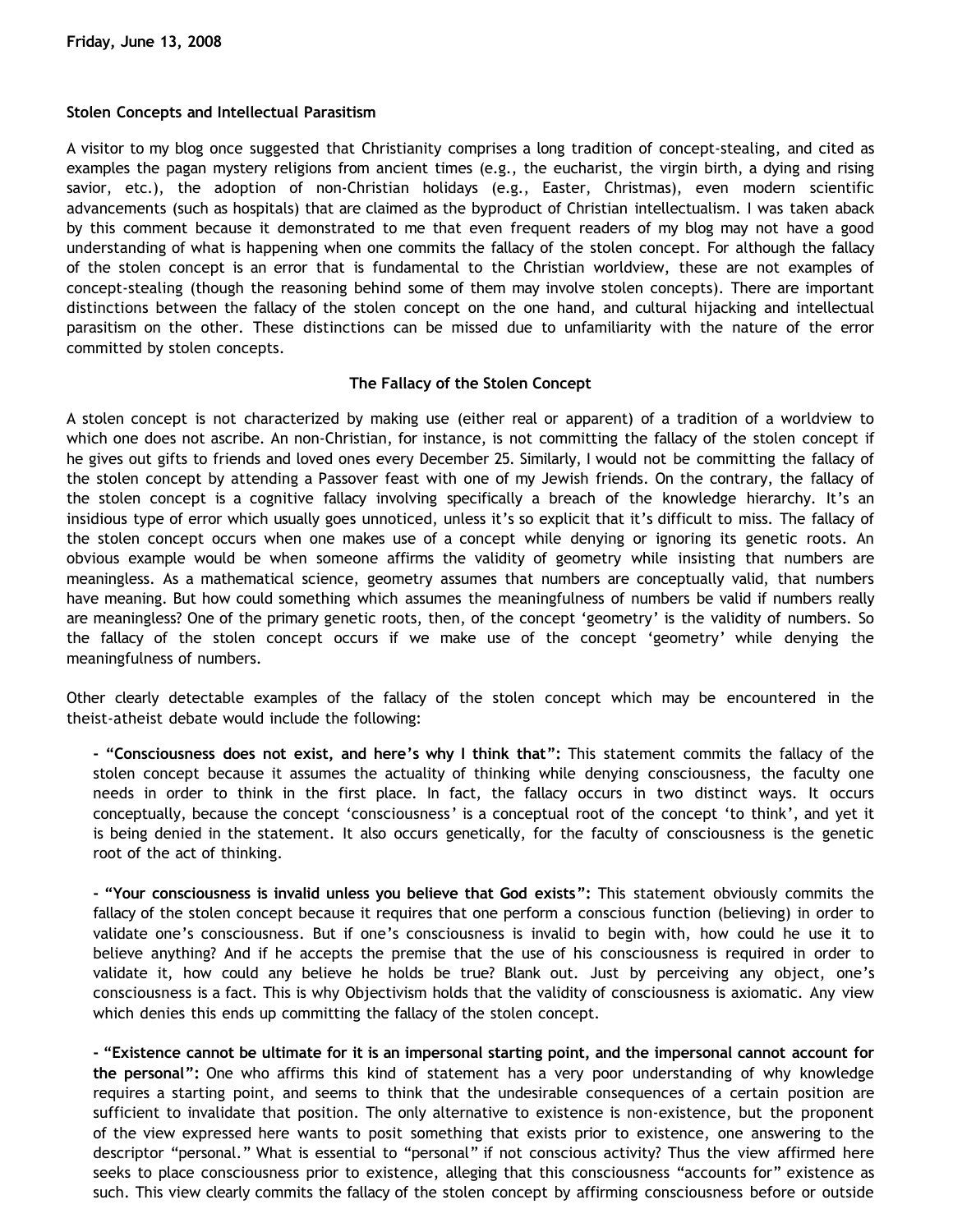existence, which is a contradiction in terms. It affirms the existence of a consciousness, and yet it affirms this existence "prior to existence." The result is conceptually absurd, and yet it is on this basis that some would label contrary views absurd.

Most commonly accepted instances of stolen concepts, however, are not so obvious or easily identified, at least to those who have little understanding of the nature of abstractions and the process of conceptual reduction. On this point I'm in deep agreement with Peikoff when he writes:

The reason stolen concepts are so prevalent is that most people (and most philosophers) have no idea of the " roots" of a concept. In practice, they treat every concept as a primary, i.e., as a first-level abstraction; thus they tear the concept from any place in a hierarchy and thereby detach it from reality. Thereafter, its use is governed by caprice or unthinking habit, with no objective guidelines for the mind to follow. The result is confusion, contradiction, and the conversion of language into verbiage. (*Objectivism: The Philosophy of Ayn Rand*, p. 136.)

Knowledge is conceptual in nature, and concepts are formed ultimately on the basis of perceptual input, or on the basis of previously formed concepts (which were formed ultimately on the basis of perceptual input). Knowledge is thus hierarchical: higher levels of knowledge rest on the truth of lower levels of knowledge. For instance, the mathematical science of geometry depends on the truth of basic number theory. Without basic number theory, there could be no science of geometry. One commits the fallacy of the stolen concept, then, if, for example, he affirms the validity of geometry as a mathematical science, but denies the truth of basic number theory. How could the calculation of the volume of a cone, for instance, be intelligible if the units of measure represented numerically could not figure in that calculation, because their quantification was impossible? Blank out.

So how does Christianity commit the fallacy of the stolen concept then? Obviously, it does not explicitly affirm a higher level abstraction (such as geometry) while explicitly denying its genetic roots (like basic number theory). Or does it? Numerous Objectivist philosophers have pointed that Christianity does in fact commit the fallacy of the stolen concept at the most fundamental level of cognition. However, it may not be so readily apparent to thinkers who are unfamiliar with the kind of error that makes stolen concepts fallacious.

Even broader than simply Christianity, theism in general commits the fallacy of the stolen concept by reversing the proper orientation of the subject-object relationship. It must be borne in mind that, since consciousness is consciousness of something, a subject by virtue of its nature qua subject presupposes the existence of some object(s) for it to be aware of. Theism commits the fallacy of the stolen concept by granting metaphysical primacy to the subject in the subject-object relationship. It does this most explicitly in its notion of a god, but it does this elsewhere as well. In terms of essentials, Christianity's notion of a god amounts to affirming consciousness prior to any independently existing objects. Taking into consideration its full implications, Christianity basically asserts the existence of consciousness without anything to be conscious of, which is a contradiction in terms. In the actual world (as opposed to the [imaginary realm](http://bahnsenburner.blogspot.com/search/label/imagination) of the theistic believer), the objects of consciousness hold metaphysical primacy over the subject of consciousness: objects are what they are independent of any consciousness which perceives or considers them. All rational activity presupposes this orientation in the subject-object relationship, and rational philosophy is firmly and explicitly built on this fundamental premise. To deny it is to affirm the reality of consciousness while denying its inherent need for objects to complete the relationship which distinguishes conscious experience from other phenomena.

The Christian god is said to be a conscious being which created the universe by an act of will. In other words, it [wished,](http://bahnsenburner.blogspot.com/2006/12/wishing-and-christian-deity.html) and this caused the universe of objects to come into being. On this view, the universe, defined as the sum totality of everything that exists, is a creation of consciousness. The consciousness in question here is clearly thought to hold metaphysical primacy over everything else. Christianity's assumption of the primacy of consciousness is unmistakable. It's also inexcusable. The primacy of consciousness means the primacy of the subject in the subject-object relationship. On such a paradigm, the objects conform to the subject, for the subject holds metaphysical primacy over its objects. This is the opposite of the principle of objectivity; in fact, it is the very essence of subjectivism, and Christianity's embrace of subjectivism is explicit. (See for instance my blog [Confessions of a Vantillian Subjectivist.](http://bahnsenburner.blogspot.com/2006/03/confessions-of-vantillian-subjectivist.html))

The very notion of a bodiless consciousness commits the fallacy of the stolen concept by affirming consciousness while denying the biological processes which make consciousness possible. While the ancient primitives who first imagined a deity beyond the objects they perceived, lacked any scientific understanding of the brain, the nervous system, the organs of the senses, etc., which make consciousness possible in biological organisms, today' s theists do not have this excuse. When this fact is pointed out, theists often try to challenge it by insisting that the non-believer prove that consciousness is strictly biological. This maneuver, however, misses several important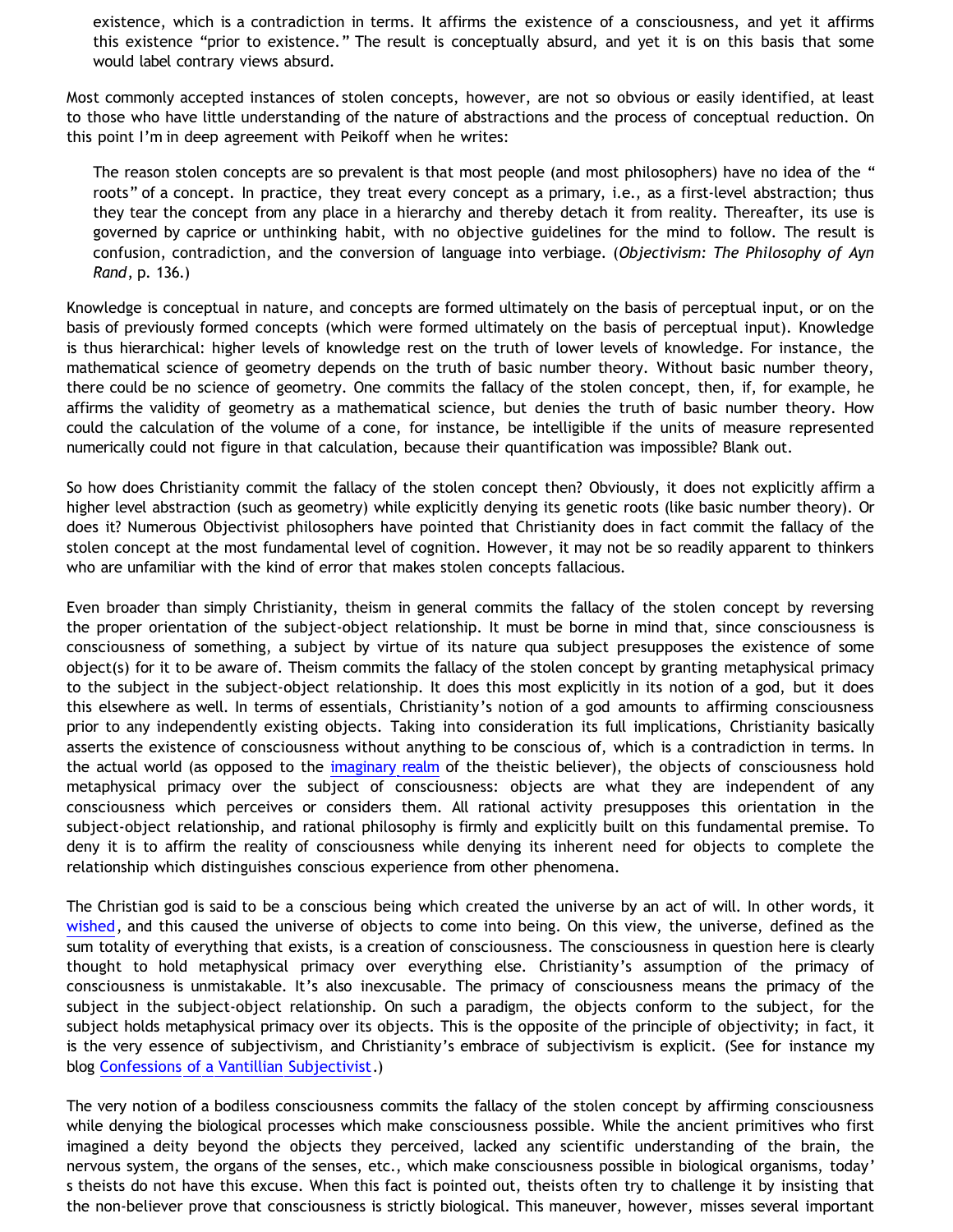points. For one, it fails to take into account that all demonstrable examples of consciousness found in reality belong to biological organisms, be they cats, fish, horses, deer, orangutans, or human beings. Also, it fails to take into account how one forms the concept 'consciousness' in the first place. It is not up to the non-believer to prove that there can be no such thing as a consciousness without some biological organism which can host it. Rather, it is up to the asserter of such a view to explain how the concept 'consciousness' can be formed so as to allow for such assertions. For instance, what units does the believer discover and integrate into his concept of consciousness such that it allows for such notions? (The same type of error is found in attempts to evade the primacy of existence principle by allowing that existence may hold in the case of human consciousness, while affirming the existence of some non-human consciousness to which objects conform; for more on this, see my blog [The Axioms and the Primacy of Existence](http://bahnsenburner.blogspot.com/2006/12/axioms-and-primacy-of-existence.html).) And how does he distinguish what he calls a consciousness without a body from something he is simply imagining? Typically defenders of theism never consider these kinds of questions, let alone have ready answers to them. Instead, their goal is to deflect such considerations by insisting that the burden of proof is on those who do not accept their unsupported claims in the first place. So much effort can be found on the part of theists to cover their commitment to stolen concepts.

Christian apologists commit the fallacy of the stolen concept when they claim that their epistemological starting point is "the Word of God," i.e., the entirety of the bible. For instance, Bahnsen asserts that "the true starting point of thought cannot be other than God and His revealed word" (Bahnsen, *Always Ready*, p. 73) Elsewhere he asserts that "God's mind is epistemologically the standard of truth – thus being the 'ultimate' starting point." (Bahnsen, *Van Til's Apologetic: Readings & Analysis*, p. 100n.33) But none of this is conceptually irreducible.

To say that "God" is one's proper epistemological starting point likewise commits the fallacy of the stolen concept, for – because even according to Christianity itself, it is supposed to be imperceptible – it could not (even if we supposed it exists) number among the objects of which man is aware directly. Even if the believer claims that we all know his god directly (following Rom. 1:18f), he cannot identify any objective means by which one could have awareness of his god, let alone explain how one can reliably distinguish between what he calls "God" and what he may simply be [imagining](http://bahnsenburner.blogspot.com/search/label/imagination). If the believer says "God exists" is his starting point, we simply ask where he got the concept 'exists'. He must have already formed this concept in order to apply it to his god, thus indicating that he in fact does have knowledge that is even more fundamental than his claim that his god exists. As Porter rightly points out, "anybody can deny the validity of 'God', but nobody can deny the validity of ' existence'." (*Ayn Rand's Theory of Knowledge*, p. 176) As far as fundamentality is concerned, the Christian notion of god, for instance, is so packed with notions and assumptions that it could not possibly constitute a conceptually irreducible primary. What is "God"? According to Christianity, it is, along with many other things, the creator of the universe, the uncaused cause, a trinity, a sovereign being worthy of man's devotion and sacrifice, the controller of history, etc., etc. None of these roles, descriptors or definitions are conceptually irreducible, and yet they are all supposedly needed in order to know what the Christian god is and to affirm its existence.

Moreover, the bible, beginning with the first verse of the first chapter of the book of Genesis and ending with the last verse of the last chapter of the book of Revelation, is an enormous sum of mystical stories, genealogies, accounts, hymns, poetry, letters, etc. The claim that the bible (either in part or in toto) is true, rests on many prior assumptions, and errs by failing to recognize the hierarchical structure of knowledge. Like other pieces of literature, the bible is composed of a long series of statements and propositions, each of which in turn is itself composed of a string of concepts. There are very few axiomatic concepts in human thought; the rest are definable in terms of prior concepts. This is particularly the case with the higher abstractions. In other words, most concepts, because they can (and must) be defined in terms of prior concepts (concepts resting on lower tiers of the knowledge hierarchy), are reducible to other concepts. And if concepts are not irreducible, then surely the statements and propositions consisting of such concepts are not irreducible. Even more, a chapter in a book which is constituted by a string of propositions, is far from conceptually irreducible. So the bible (i.e., "God' s word") is not conceptually irreducible, and thus could not be one's starting point. To call it one's starting point is to deny the entire conceptual strata assumed by the thousands of concepts which make up its content, which means: such a claim commits the fallacy of the stolen concept. It would be better if the believer sit down and honestly think about what his true starting point might be. But apologetics provides a mechanism by which his true starting point will forever remain obscured to him. This is why presuppositionalism is such a farce: rather than identifying one's philosophical fundamentals in a clear, concise and explicit manner, the presuppositional apologetic shrouds its underlying assumptions in a haze of verbiage, subterfuge and gimmickry, while demanding that any rival position satisfy challenges which the Christian worldview could never attempt to tackle without tacitly borrowing from fundamentally anti-Christian perspectives about the world.

The idea that the bible is the proper epistemological starting point isn't even really biblical. The bible itself never enumerates which books properly belong within it, nor does it come out and say that it should be one's starting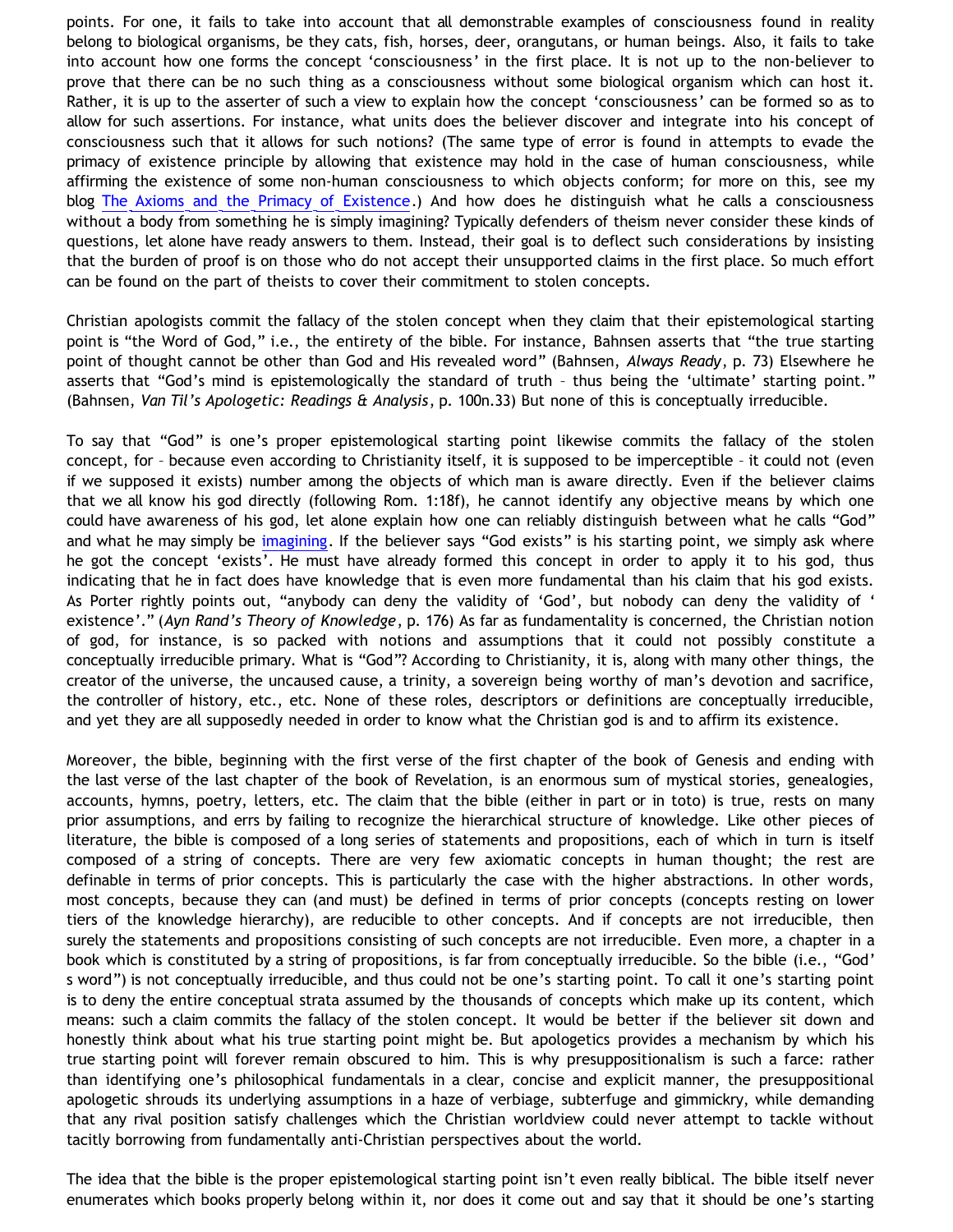point. On the contrary, the bible is explicit on what should be one's starting point. According to Proverbs 1:7, fear is "the beginning of knowledge." But this constitutes yet another stolen concept, for it seeks to place an emotion prior to any knowledge, and yet emotions presuppose at least some knowledge. If X is one's starting point to knowledge, then X could not assume knowledge prior to itself. But how could one have fear of something and not have at least some knowledge to give that fear its content? Indeed, if one can validly say that "the fear of God is the beginning of knowledge," one could with equal validity say that "the love for Blarko is the beginning of knowledge." Both are "equally valid" because both equally lack any objective basis and both turn the knowledge hierarchy on its head. Either way you slice it, , fear is certainly not man's epistemological starting point. Perception is, and those who contest this fact simply mire themselves down in a flood of stolen concepts.

Believers witnessing for their faith commit the fallacy of the stolen concept quite regularly without realizing it. Take for example the claim "God exists whether anyone believes it or not." One will see this kind of claim (in various renditions) in encounters with defenders of the religious worldview quite frequently. Without realizing it, the religious witness making this kind of claim is making use of the primacy of existence, the principle which recognizes the fact that reality exists independent of consciousness, that things are what they are regardless of thoughts, wishes, ignorance, emotions, memories, etc. And yet this principle is being applied to religious claims which assert the existence of a consciousness which allegedly has precisely the very power that is denied to every other consciousness. On the Christian view, there exists a supernatural being whose consciousness has the power to create, shape and revise anything in reality. Bahnsen makes this unmistakably clear: "The believer understands that truth fundamentally is whatever conforms to the mind of God" (*Van Til's Apologetic: Readings & Analysis*, p. 163). "God is the creator of every fact," says Van Til (*Christian Theistic Evidences*, p. 88; quoted in Bahnsen, *Van Til's Apologetic*, p. 378.) If one affirms that truth is "whatever conforms to the mind of God," and " God is the creator of every fact," this can only mean that he cannot consistently hold to the fundamental principle underlying the claim that something is the case "whether anyone believes it or not." For he has made allowance for the primacy of the subject in the subject-object relationship by affirming a consciousness with abilities that no consciousness we find in the world possesses. Such a being would enjoy precisely the exact opposite orientation between itself as a subject and anything in its awareness that man and other biological organisms have. So the witness is borrowing a principle that is fundamentally alien to the worldview he proclaims in order to defend it. This can only mean that it is indefensible on its own terms. It constitutes a stolen concept because he enlists the help of a position (the primacy of existence) to defend a position which fundamentally denies that position (by affirming the primacy of consciousness).

### **Intellectual Parasitism**

Now the cultural borrowings mentioned at the beginning of this blog are components of Christianity's parasitic campaign of intellectual assimilation. Christianity's goal of mass assimilation is the cultural outworking of its ethics of the unearned, which has its primary locus at the level of the individual. In Christianity's moral theory, the believer is expected to accept unearned guilt (which he "inherited" from the original transgressors Adam and Eve by virtue of being born human) and to prize unearned forgiveness ("mercy" in the form of the "free gift" of " salvation" and "redemption", neither of which he can "earn" through his own effort or on his own merit). By granting justification to the pursuit and acceptance of the unearned in morality, Christianity has no principle basis for restraining new iterations of this vice in other areas of human endeavor. Given its self-righteous claim to the unearned, Christianity's lust for cultural assimilation is inevitable.

On the broader societal level, Christianity seeks to absorb entire cultures as well as individual minds or souls. Its appetite for assimilation is insatiable as it creates in its leaders a hunger to devour both achievers and their achievements, using underachievers and non-achievers as their instruments. Those who resist Christianity are to be destroyed, typically by turning them into non-persons through personal demoralization and public character assassination (burning at the stake is no longer allowed in the west), while those achievements which challenge Christianity's doctrines must be reinterpreted so as to neutralize their damaging effect, or stigmatized through repetitive castigation (consider how vocal Christianity's defenders are in reaction to the scientific theory of evolution). When Christianity moves into a new populace (think of Vladimir I's autocratic baptismal of Kievan Rus in 988 AD), rival religious traditions are the first to be absorbed, because this netted the largest numbers of a culture's population. An entire culture can be a tempting catch – and also a handy tool – for enterprising fishermen. In just two or three generations, entire traditions could be recast with Christian accoutrements, and the new generation, having never clearly understood the original meaning of the assimilated tradition in the first place, accepted the traditions in their new Christian guise as originally Christian. For instance, in Europe Christianity absorbed pagan traditions like Yule, while effacing the personalities and lore associated with those traditions and replacing them with its own, such as the nativity scene inspired by the gospel stories.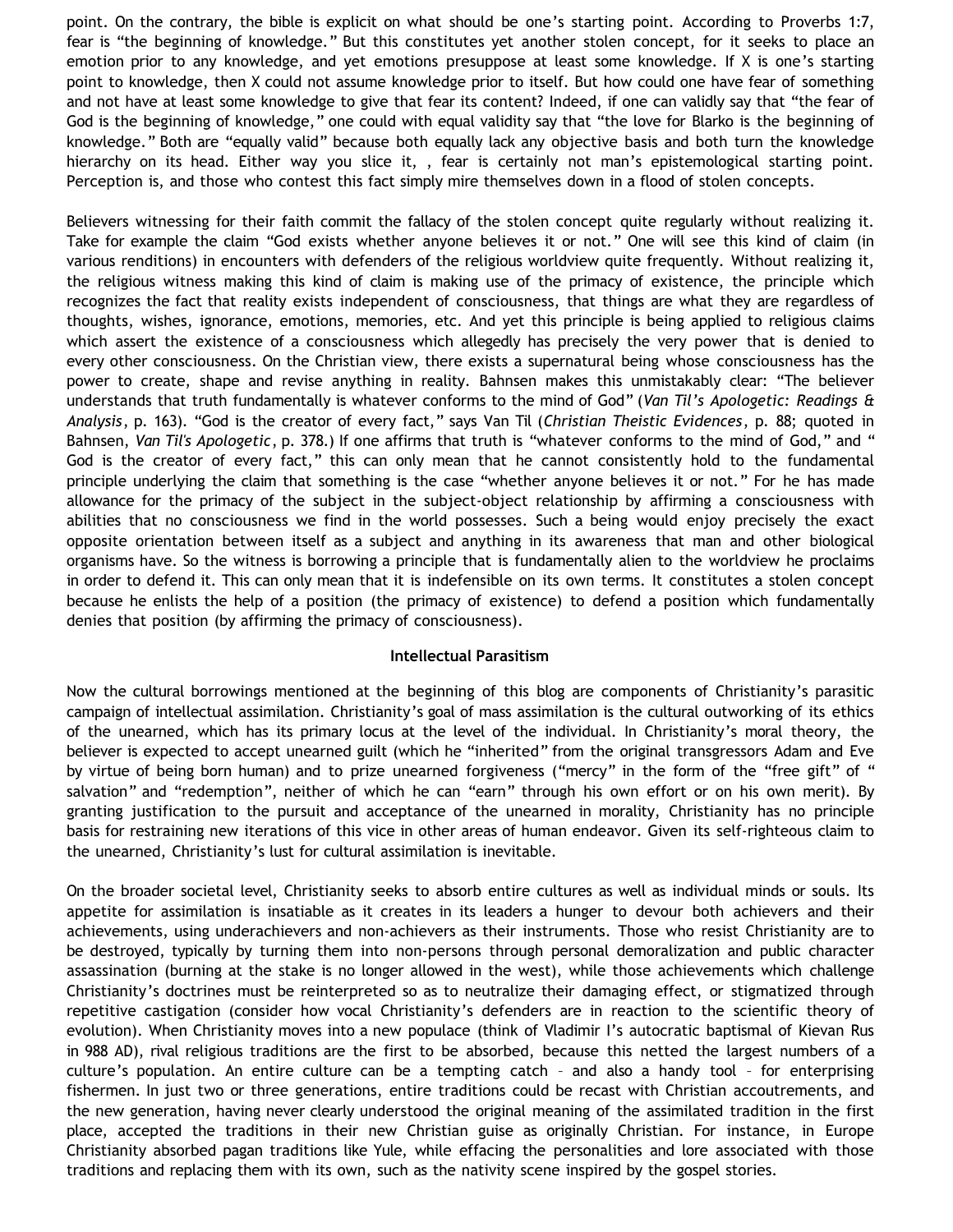In modern apologetics, Christianity's compulsion for cultural assimilation has created entire crusades to assimilate all of academia, to convert entire university faculties as well as their subject matter, teachers and students from their secular basis to a specifically Christian monstrosity. They focus on the humanities, the philosophy departments particularly, but by no means exclusively. Van Til made this ambition crystal clear when he announced:

Why am I so much interested in the foundations of science? It is (a) because with [Abraham] Kuyper I believe that God requires of us that we claim every realm of being for him, and (b) because with Kuyper I believe that unless we press the crown rights of our King in every realm we shall not long retain them in any realm. (*The Defense of the Faith*, 1st ed., pp. 279-280; quoted in Bahnsen, *Van Til's Apologetic: Readings & Analysis*, p. 26.)

For Van Til, it's all or nothing, and his worldview guarantees him that the ends justify the means. Non-Christians do all the enterprising work, the experimenting, the analyzing, the fact-checking, the risk-taking, the heavy-lifting, etc., and Christians come along afterwards, survey the results through the filter of their arbitrary religious views, and claim them on behalf of the magic kingdom. You almost expect them to show up on horseback in plate armor. That was how it happened in the olden days, before the Declaration of Independence. Today they serve up a piping hot dish of circuitous casuistry, sophisticated fallacies, deceptive tactics, and the promulgation of divisionary prejudices all found throughout a vast and growing apologetics literature that is prone to repeating itself over and over and over again (as if by ceaselessly chanting a mantra, one will eventually begin to believe it). In many cases one will find an attempt to make the achievements of men appear possible only on the basis of Christian theism in the first place. Often the attempt is as simplistic as mere association. Isaac Newton, for instance, was a professing Christian; because of this his achievements in mathematics and science are thought by many to be logically related to Christian teaching somehow.

Is this an unfair assessment? Not at all. Apologist John Frame also openly admits the intellectual grand larceny which he promotes as an integral part of the Christian worldview:

On the basis of Christian theism, we can use the knowledge discovered by unbelieving scientists, while observing the problems into which their unbelief has led them. (*Cornelius Van Til: An Analysis of His Thought*, p. 335)

Since Christianity represents a full assault on reason and man's intellect, its adherents have no choice but to look to the achievements of non-Christian thinkers. They certainly have no intellectual claim to scientific achievements, this much is clear. Science is strictly a this-worldly concern, and Christianity teaches its adherents to put their heart in a magic kingdom beyond the grave and not to be concerned with the cares of this world. Even in the case of scientists, for instance, who profess faith in the Christian god, any achievements they may make in the field of science are made in spite of their Christian beliefs, not because of them. This is because Christian beliefs, as we have seen, are integrally mired in stolen concepts and other conceptual errors which inhibit the mind in its pursuit of knowledge and truth. It is only by compartmentalizing religious beliefs so as to segregate them from one's activities in the real world, that these scientists are able to do anything, even drive an automobile.

Frame makes it clear that, so long as the believer can benefit from "the knowledge discovered by unbelieving scientists," that knowledge is useful to the believer. And that's fine as far as it goes. But if the believer should make use of that knowledge, he is compelled by his confessional commitment to discredit its source. Making use of such knowledge demands of the believer a colossal feat of compartmentalization, for now he must rationalize his use of knowledge while maintaining that the method by which it was acquired – cf. "the wisdom of this world [which] is foolishness with God" (I Cor. 3:19) and "hollow and deceptive philosophy, which depends on human tradition and the basic principles of this world rather than on Christ" (Col. 2:8) – is to be avoided for its satanic associations.

Notice how the pursuit of the unearned is intimately intertwined not only within presuppositionalism's methodology, but also in its ambitions. This is most clearly evident in presuppositionalism's deployment of pat slogans which are intended to bring any discussion with its opponents to a screeching halt. For instance, the presuppositionalist will claim that his god exists "because of the impossibility of the contrary." Does he ever establish this alleged "impossibility of the contrary"? No, he does not, but he insists that it be accepted as a justified premise within his "argument" for his god's existence. If the apologist himself believes it, he believes it for no clear reason.

The pursuit of the unearned is also evident in the emphasis on canned interrogative tactics rather than genuine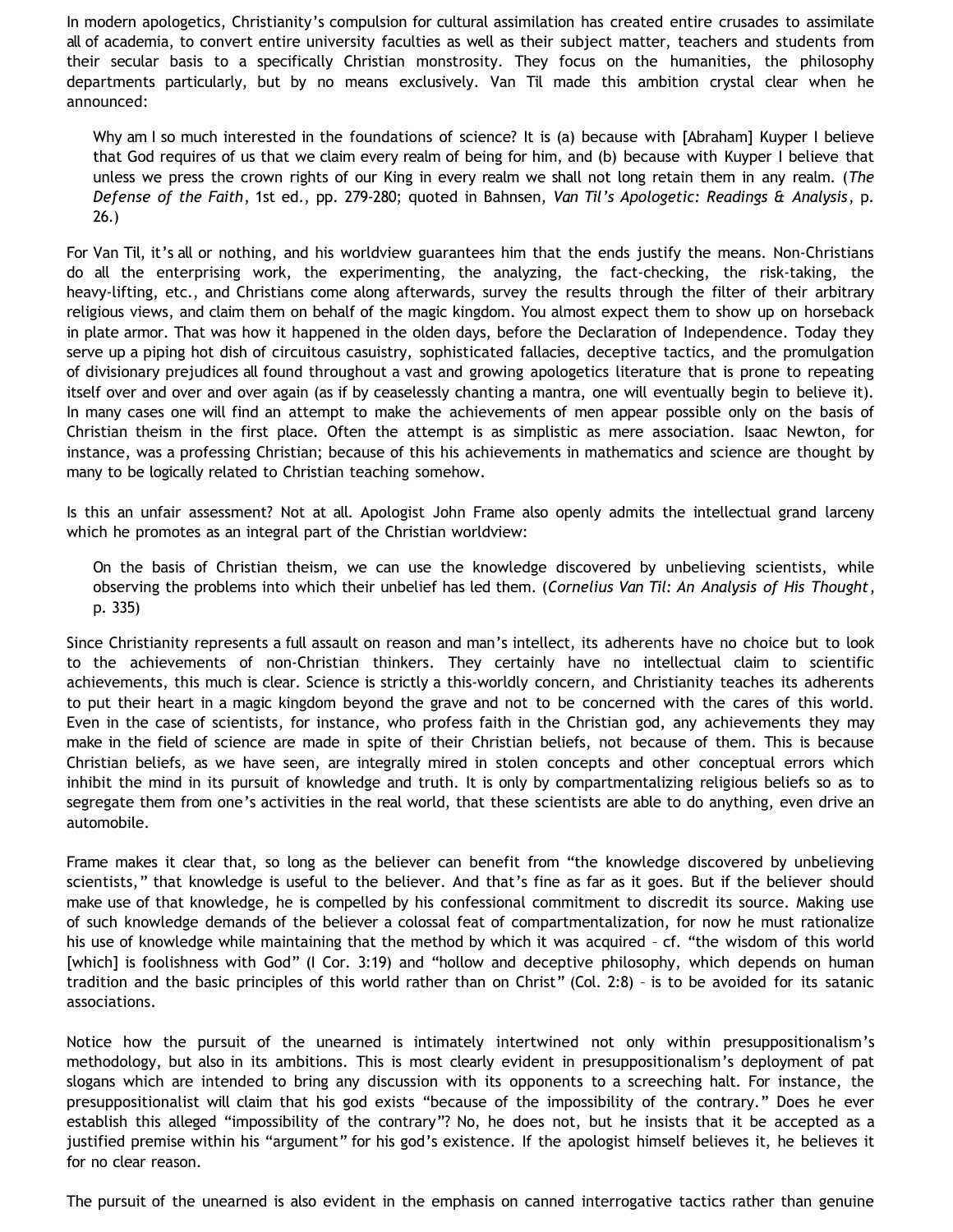arguments. We've all seen them before. Apologists will bully their opponents with questions like "how do you account for universal statements when you have only a finite mind?" or "how do you account for immaterial entities in a material-only worldview?" The goal of posing a series of questions and challenges to the non-believer in rapid-fire succession, as many presuppositionalists are wont to do, is not to acquire new knowledge from the non-believer; the presuppositionalist has already concluded that the non-believer is incapable of acquiring and validating knowledge in the first place. The apologist dispenses his playbook of readymade questions and over-worn challenges for the purpose of alleviating himself of his burden to defend his god-belief claims in any cogent manner and overwhelming his non-believing opponent with fabricated burdens which are specifically intended to be unanswerable, even though it is typically the apologist who wants the non-believer to accept Christianity's religious claims, and not the other way around. The effect of all this suggests that the apologist hopes to break the non-believer down in the interest of extracting the confession ["Duh, I donno, must be God](http://www.geocities.com/katholon/duh15.wav) [did it!"](http://www.geocities.com/katholon/duh15.wav)

All these are expressions of the Christian's love affair with the unearned. The non-believer is expected to accept unearned burdens (e.g., he may not identify himself as a "materialist" but the apologist insists that he defend materialism nonetheless), while believers reserve for themselves a free, undeserved pass when it comes to substantiating their bizarre and otherworldly claims. Surprisingly, it really irks them when their gimmicks are exposed.

Frequently, however, when some of the more astute apologists do try to contrive arguments for the existence of their god, we are presented with a swarm of issues that are so complex and full of subtle ambiguities that most people couldn't follow them very well at all, let alone be persuaded by them that a god exists. The average pew-sitter, for instance, surely did not convert to Christianity because he is convinced that Christianity's conception of a triune god somehow solves the problem of universals. Such arguments are ultimately intended to bamboozle by means of bewilderment, hoping to exploit the non-believer by steamrolling him with the impression that the apologist is so intelligent that he must be right. (The use of Latinate phrases is a favorite device for this.) The apologist appears to be presenting what looks like a logical case, but upon deeper examination his premises point to nothing. It is all part of an elaborate bluff designed to shield the apologist's own evasions from detection and exposure. It seeks to do this by putting the non-believer on the run, pressuring him psychologically either to renounce his non-belief, or flee from the apologist in defeat. More often than not, however, it is the apologist who flees the debate, particularly when he finds a non-believer who's happy to engage him and examine any argument (or pseudo-argument) he might present on behalf of his god-belief. When the slogans and jargon fail to cast their spell on spoilsport atheists, the apologist typically grows frustrated, either lashing out with condescending invectives, or abandoning the discussion altogether so that he can seek out other fish that will be easier to catch in his flimsy net.

# by Dawson Bethrick

Labels: [assimilation,](http://bahnsenburner.blogspot.com/search/label/assimilation) [pursuit of the unearned,](http://bahnsenburner.blogspot.com/search/label/pursuit%20of%20the%20unearned) [stolen concepts](http://bahnsenburner.blogspot.com/search/label/stolen%20concepts)

*posted by Bahnsen Burner at [6:00 AM](http://bahnsenburner.blogspot.com/2008/06/stolen-concepts-and-intellectual.html)*

### **7 Comments:**

[Keith](http://www.blogger.com/profile/14844529811179063030) said...

Your best one yet - and I've read nearly all of them.

Regards, -K

[June 14, 2008 12:48 PM](http://bahnsenburner.blogspot.com/2008/06/6665146770371367814)

[Robert\\_B](http://www.blogger.com/profile/03469718358131331499) said...

Greetings Dawson:

Recently I had a message exchange with a Christian. I made the following argument, and he responded with the italicized comment.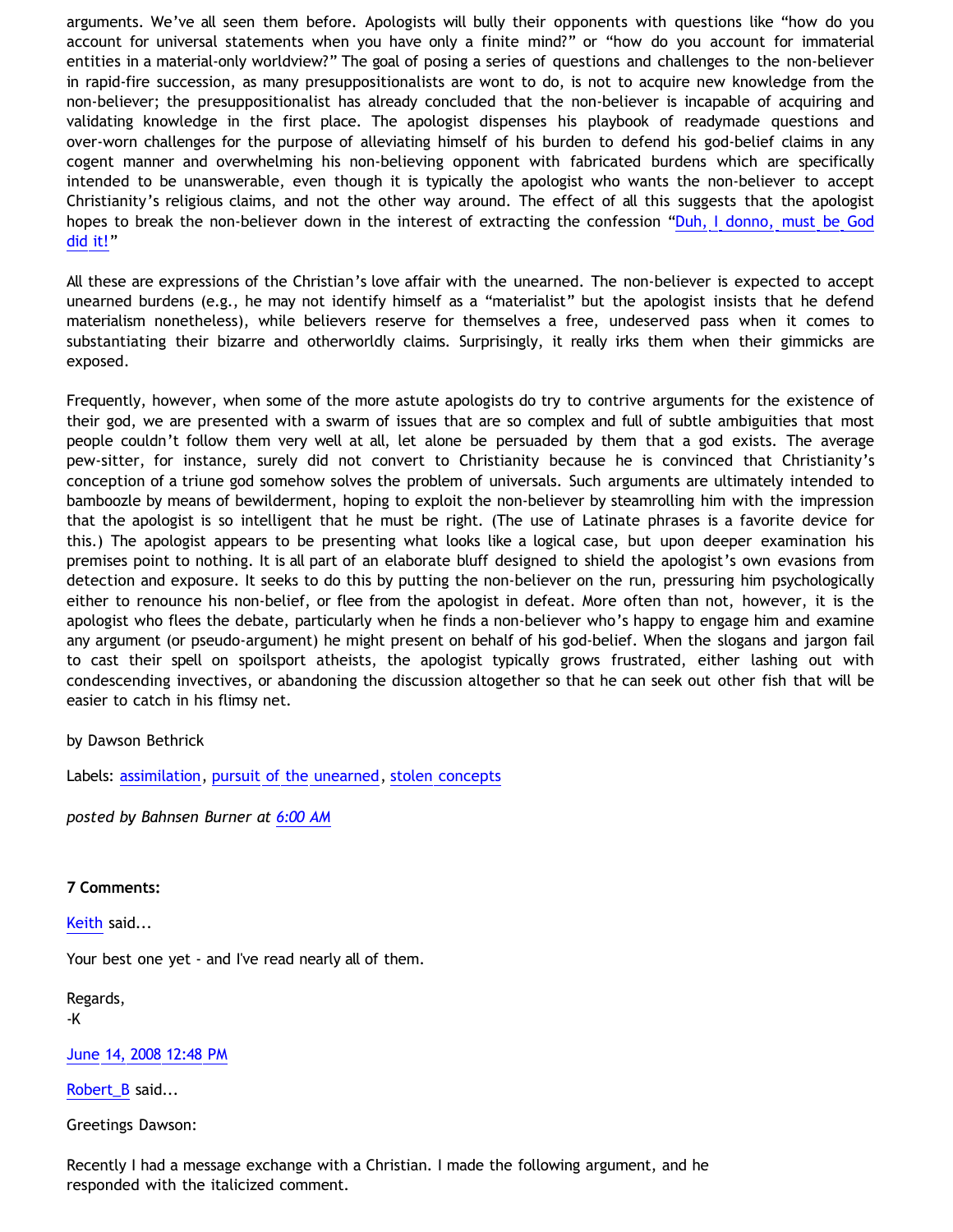1. To believe that a theistic creator deity exists and is responsible for reality, the believer must imagine their deity was in some timeless fashion akin to "before" existence alone in a timeless, non-spatial, void without anything. That is alone as a consciousness, conscious of nothing or only itself without time, space, energy, location, dimensions, fields, concepts, knowledge, symbols, perceptions, physical natural law, logic or matter. Believers imagine that their deity was a primordial, immaterial, non-spatial, consciousness that wished existence to instantiate.

2. Consciousness is an irreducible primary.

3. Consciousness at the most common denominative rung on the ladder of complexity consists of awareness of existence.

4. Consciousness of consciousness necessarily requires primary consciousness to first obtain as awareness of existence.

5. Prior to existence there could not have been anything to be aware of.

6. Without anything to be aware of, there could not have been any awareness.

7. Without awareness there could not have been any consciousness.

8. From 3, 4, 5, 6, 7 there could not have been a primordial consciousness prior to existence.

9. Creator gods are defined as primordial consciousness.

10. From 8 and 9 Creator gods cannot exist.

Following are the Christians comments.

*my point is 1) I can have the capacity to be aware of things without actually being aware of anything.*

*We need to make a distinction here:*

*A) Consciousness is having the capacity to be aware of things and*

*B) Consciousness is being aware of things. You sound like you accept B. I accept A.*

*And my second point is 2) Even if B were true, God could be aware of himself. One can be introspectively aware of themselves, their feelings, their thoughts, their character, etc. There is no contradiction there.*

*And my third point 3) Even if B were true, God the Father could be aware of God the Son. ...snip...*

In responding to this person, I pointed out that all the standard definitions of consciousness easily found online either directly assert or presuppose consciousness is awareness. I wrote a very lame reply in addition to the dictionary reference.

"To be conscious is to be aware of external reality. Meta-consciousness necessarily must rest upon a foundation of awareness of reality. If there is no reality, there can be no consciousness. The fallacy you are making is know as asserting the primacy of consciousness."

I then referred the person to Anton Thorn's "Metaphysical Primacy of Existence" essay.

My point in all of this is to ask how an objectivist may most correctly respond to those who assert consciousness can be something other than awareness of existence? Such assertions are the foundation of primacy of consciousness thinking. I suspect you've written on this subject many times, which of your past essays would you recommend to educated the interested reader on how to respond to Christians such as the person I recently corresponded with?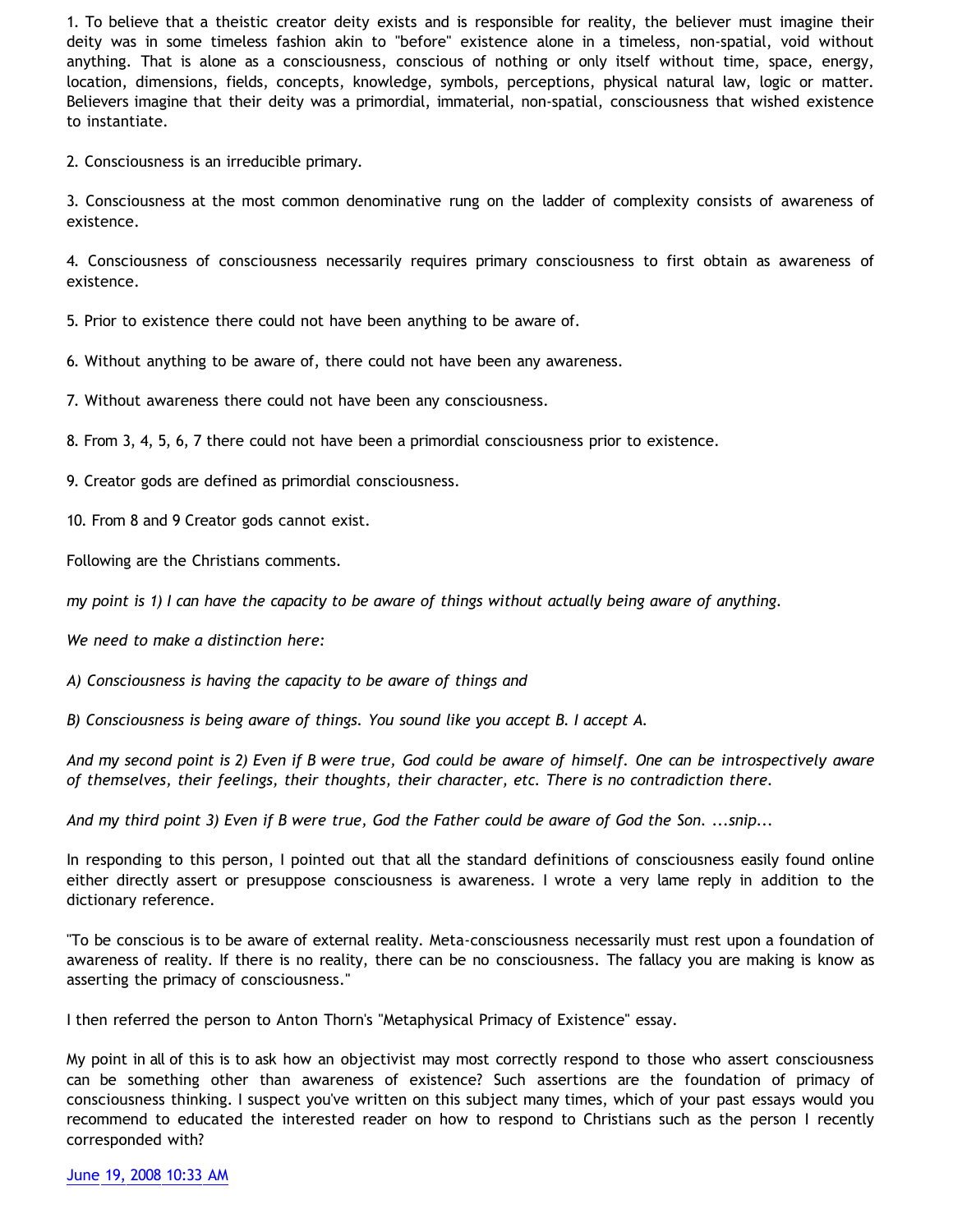[Robert\\_B](http://www.blogger.com/profile/03469718358131331499) said...

When the Christian wrote:

"I can have the capacity to be aware of things without actually being aware of anything."

I should have responded that when an organism is unconscious due to anesthesia, illness, or injury, it still has its sensory organs, but it is still unaware of existence when it is unconscious. This is consistent with consciousness being awareness of existence.

A thought experiment wherein I am surgically altered by having my several sensory cortices removed. In that state my sensory organs would still be functional, but I would be completely deprived of sensory input. In that case, I would still be alive and conscious. The reason for my continued consciousness would be that I am a biological being. My brain that hosts me as a living process would still be in existence despite the surgical alteration. My consciousness is dependent upon the existence of my brain. If my brain is sufficiently damaged or destroyed, the neural process that is me will cease, and I will no longer exist.

The objection that "have the capacity to be aware of things without actually being aware of anything." has no merit regarding the question of a disembodied and immaterial primordial consciousness because such a fantasy would have no physicality or sensory perception.

The Christian's second objection that

"Consciousness is having the capacity to be aware of things" has no weight because sensory perception alone has no capacity to be aware. Senses report perceptions to the consciousness, but senses are not in themselves conscious. My biological consciousness is a very complex gestalt of many cerebral systems working together. Separated form each other, my neural systems would not be conscious in and of themselves. The Christian's assertion is an example of the stolen concept. He asserted the concept of consciousness and attributed it to something that cannot be conscious. Meanwhile he denied that consciousness, to be conscious, must be aware of existence.

The Christian's third objection gets to the meat of his obstinate refusal to acknowledge reality. He wrote:

"God could be aware of himself. One can be introspectively aware of themselves, their feelings, their thoughts, their character, etc. There is no contradiction there."

This is a further example of the stolen concept because it, as Dawson's argument cinches it,

"The very notion of a bodiless consciousness commits the fallacy of the stolen concept by affirming consciousness while denying the biological processes which make consciousness possible."

A disembodied mind would not be like my thought experiment above. There is no physical reality in which a mental process can operate in this fantasy scenario. With no mental content, no sensory perception, no awareness, no physical reality how could there be a consciousness? (Rand was fond of saying "blank out" at places such a as this. I'm torn between honoring her memory by doing likewise or saying something else.) The solution for the Christian was to steal the concept of existence, ascribe it to his fantasy, deny existence has always existed and call it "There is no contradiction there."

His forth objection to consciousness is awareness entailed bleating about "God the Father could be aware of God the Son...".

This is just a multiplication of his third stolen concept applied to the doctrine of the trinity. For the same reasons this assertion is likewise a fallacy. But the trinity is itself an additional fallacy. I wrote to the Christian about the trinity this:

""To trinitarian Christians, God the Father is not at all a separate god from God the Son and the Holy Spirit, the other divine persons. Trinitarian Christians describe these three persons as a Trinity. This means that they always exist as three distinct "persons" (Greek hypostases), but they are one God, each having full identity as God himself (a single "substance"), a single "divine nature" and power, and a single "divine will"."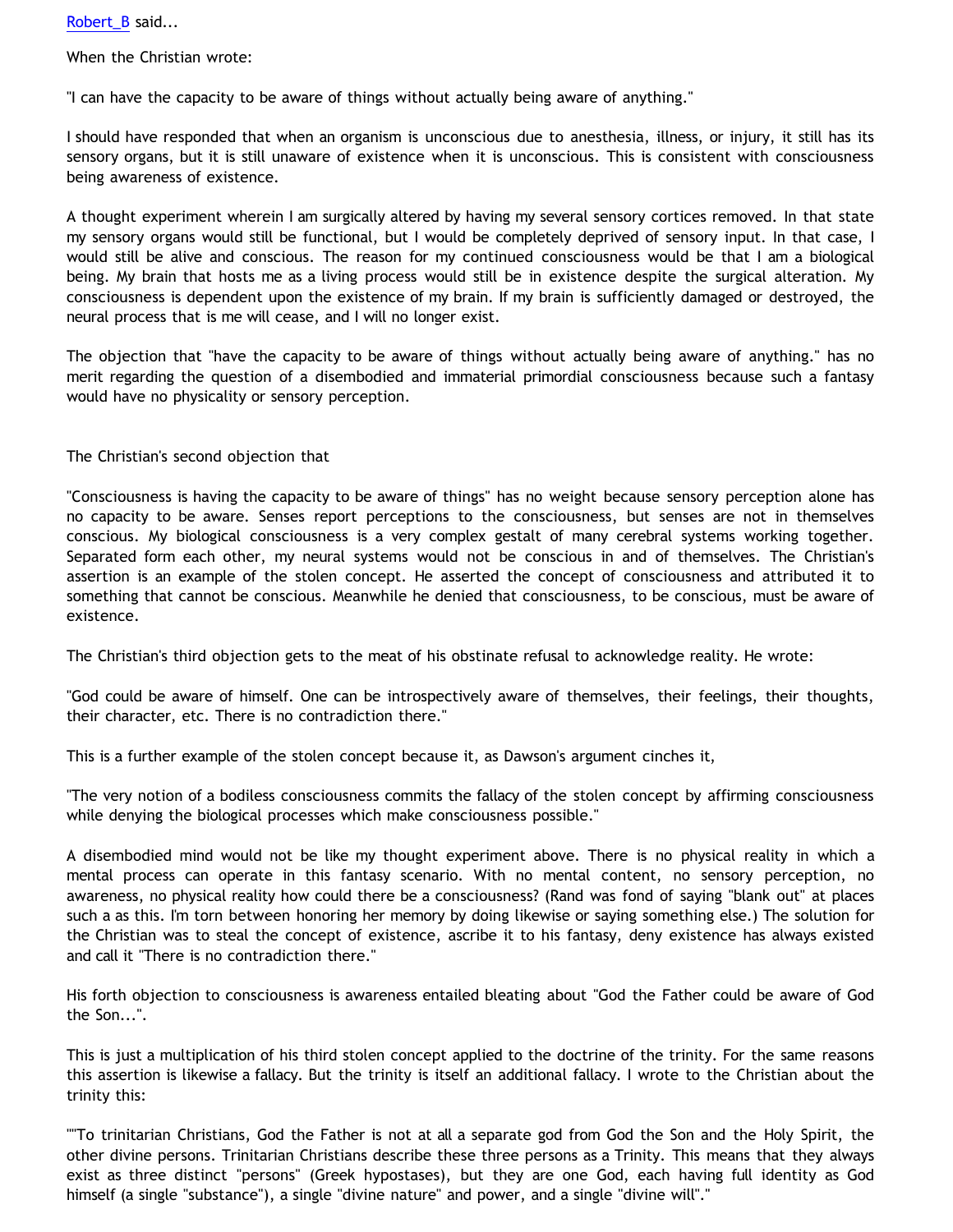This is absurd nonsense; it is a clear violation of the Law of Identity, A=A. One being, God-a single substance, cannot have three separate minds-centers of consciousness, nor can one being have three separate wills-centers of initiation of action. The doctrine of the Trinity is clearly impossible."

I should have elaborated by noting that Christianity commits a stolen concept fallacy by asserting the doctrine of the trinity. "One substance" is a stolen concept since the entity is said to be immaterial, non-corporeal, transcendent and supernatural. The later qualities all reject the idea of substance, for substance must be something physical.

The idea that the entity is of one substance and has multiple attributes is itself a stolen concept. By definition the god substance is perfect, implying unity of nature. To accredit multiple minds and wills with an infinite diversity of action to a unitary nature is to steal the concept of instantiation while denying physicality of that which is instantiated.

Thanks Dawson. Your essay here helped clear up some questions I had about these things.

Of late I've been attacking the Christian's personal religious experience. They believe because of what they mistakenly think is the inner witness of the Holy Spirit. If I can discredit that personal experience by showing how they are committing blasphemy, lying for their god, or expressing heresy, then I can write something like: "What your doing is not at all what would be expected if your religious experience were to be real. If there was an actual spiritual presence integrated into your central emotional-intellectual core , then it would influence you to not blaspheme, lie, or do heresy. But what your are doing is exactly what is expected if your religion was man made and the product of your imagination."

I know this will not cause the Christian to deconvert on the spot, but she will go away with some doubt. She'll go online and ask for advise from other Christians on some message board. They will respond and she'll feel better. She will go to Sunday school and talk about what was written to her, those folks will overplay their hands and she'll go away just a little bit more skeptical. An the next time she debates some infidel online, she'll be a little bit more likely to open her mind and give the counter apologetics credence.

Thanks for your blog Dawson. I'm learning some stuff.

[June 20, 2008 10:07 PM](http://bahnsenburner.blogspot.com/2008/06/4613292240567159069)

[Bahnsen Burner](http://www.blogger.com/profile/11030029491768748360) said...

Hi Robert,

I enjoyed your initial comment here so much that I devoted a whole new blog entry to it. See here: [Doding the](http://bahnsenburner.blogspot.com/2008/06/dodging-subject-object-relationship.html) [Subject-Object Relationship](http://bahnsenburner.blogspot.com/2008/06/dodging-subject-object-relationship.html).

I haven't reviewed your more recent comment yet, but hope to do so later today. Now it's off to do some errands and get ready for lunch.

Regards, Dawson

### [June 21, 2008 10:12 AM](http://bahnsenburner.blogspot.com/2008/06/3077623326967106737)

### [Glenn](http://www.blogger.com/profile/15365045662764795503) said...

You appear to assume that there would be something illegitimate in a believer thinking that God was both subject and object, and that his being an object is logically prior to his being a subject, but that both are eternal.

You may have a reason for making this assumption, but that reason does not appear to have been spelt out. Would you care to elaborate? Thanks.

[July 05, 2008 5:08 AM](http://bahnsenburner.blogspot.com/2008/06/6675462283387976271)

[Bahnsen Burner](http://www.blogger.com/profile/11030029491768748360) said...